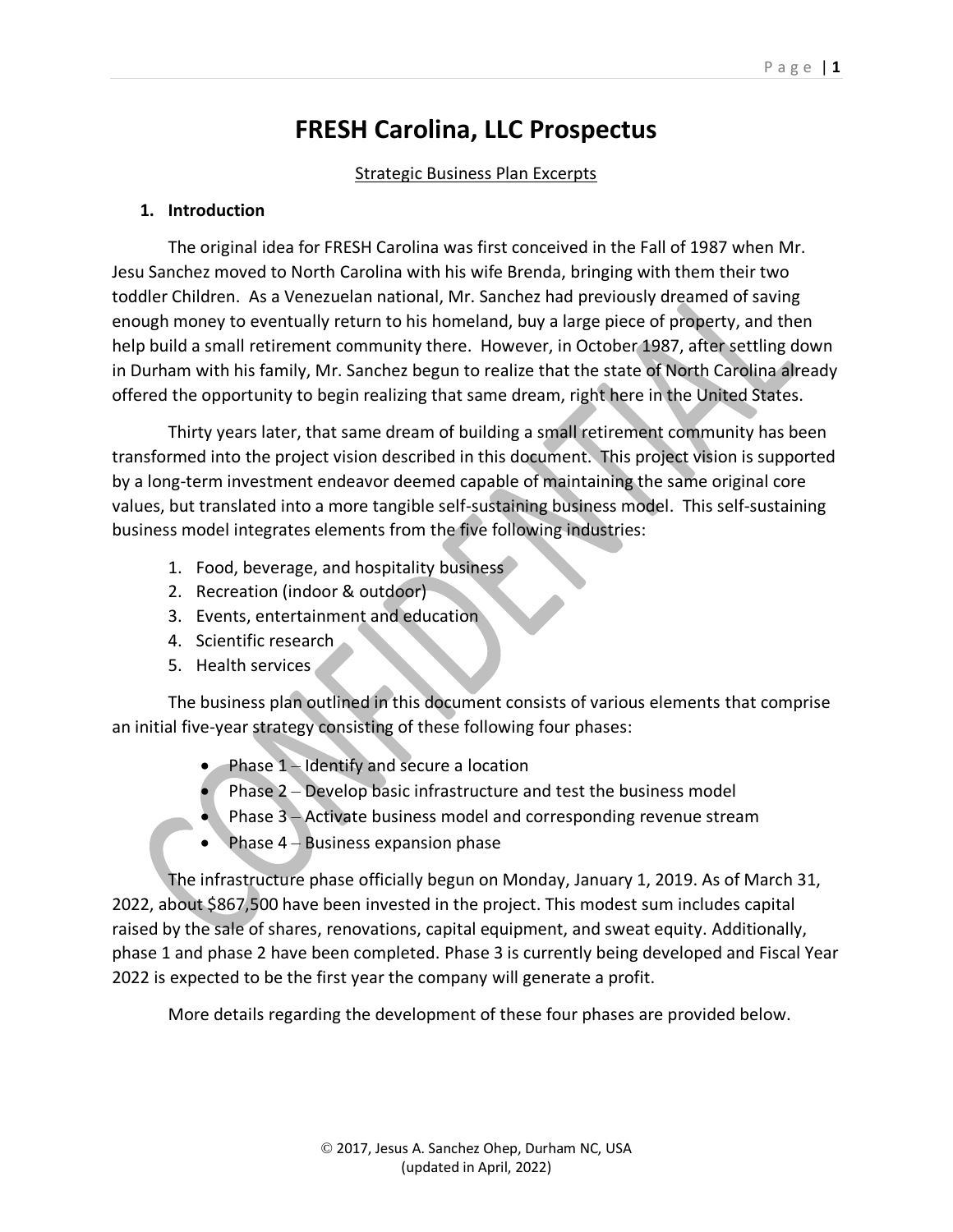**FRESH** is an acronym that stands for the names of what is to become five distinct business units of FRESH Carolina, LLC. The five distinct business units are **F**ood and Beverages, **R**ecreation, **E**vents, **S**cience, and **H**ealth. These five business units are briefly described below.

**F:** The Food and Beverages business unit is focused on the preparation, sale, and distribution of food items considered to be in the category of wholesome nutrition. These food items offered will be specifically endorsed by certified nutritionists and prepared by licensed chefs (**focused on wholesome nutrition**). Additionally, the Food and Beverages business unit will manage the provision of nutritional beverages and include spirits. This business unit is only partially operational.

**R:** The Recreation business unit covers both outdoor and indoor activities. For example, outdoor activities include nature trail hikes, 2W-ATR excursions, fishing, camping, outdoor cooking, canoeing, and other planned outdoor activities. Additionally, indoor activities include guest lodging, table games, computer games, LASER tag, and special exhibitions (**both outdoor and indoor**). This business unit is currently operational.

**E:** The Events business unit is focused on retreats, social gatherings, dancing, live presentations, private parties, seminars, workshops, personalized tutoring, planned events, and hospitality stay in overnight chalets (**private parties, planned social events, and hospitality**). This business unit is only partially operational.

**S:** The Science business unit will be focused on those areas of leading-edge technological advances for scientific research that are directly involved with the improvement of human health and the enhancement of social connection (**technology and human health research**). This business unit is not currently operational.

**H:** The Health business unit manages all activities and professional services related to physical health, mental health, and spiritual health. Some examples are Zumba, tai chi, yoga, meditation, prayer groups, cognitive logic training, biofeedback therapy, music therapy, and art therapy (**physical, mental, spiritual**). This business unit is only partially operational.

More details about each of the five business units appear in the Business Description (chapter 2) and the Operations (chapter 6) sections of the business plan.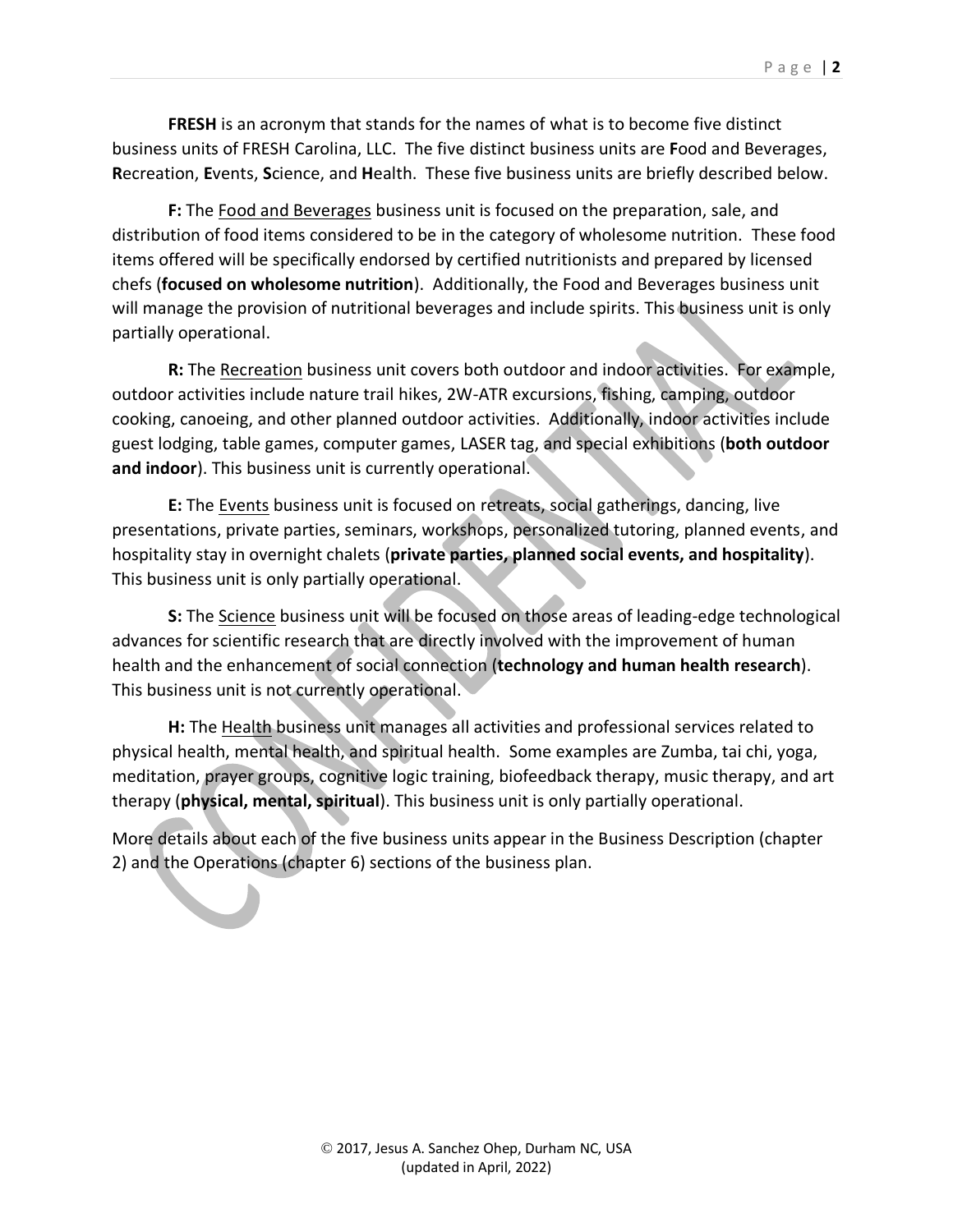## **2. Project Vision**

The vision of FRESH Carolina, LLC is "**to create life balance**" and this vision can best be described using the following four metaphors:

- 1. FRESH is an oasis an oasis to replenish nourishment and quench our thirst.
- 2. FRESH is a refuge a refuge to shelter from the turmoil and the toil of modern life.
- 3. FRESH is a place of respite a place of respite to rest from the labor and struggle imposed by the proverbial rat race.
- 4. FRESH is a natural sanctuary a natural sanctuary where we go to restore our physical strength, emotional energy, and spiritual peace.

In short, the vision of FRESH Carolina, LLC is to create life balance by becoming a nearby place where people can go for nourishment, to shelter from stress, to seek relief from tension, to regain physical strength, to recuperate emotional energy, and to regain spiritual peace.

## **3. Physical Location of FRESH Carolina, LLC**

The search for an appropriate location begun back in January 2014. The area of interest was selected based on the following five requirements:

- 1. Minimum of ten acres of commercial land with private access to a body of water
- 2. Situated approximately equidistant between Charlotte and Raleigh, NC
- 3. Be located no further than 15-minutes of Interstate I-40/85
- 4. Be within a short driving distance of the Greensboro-Randolph Megasite
- 5. Have property frontage access to a major paved road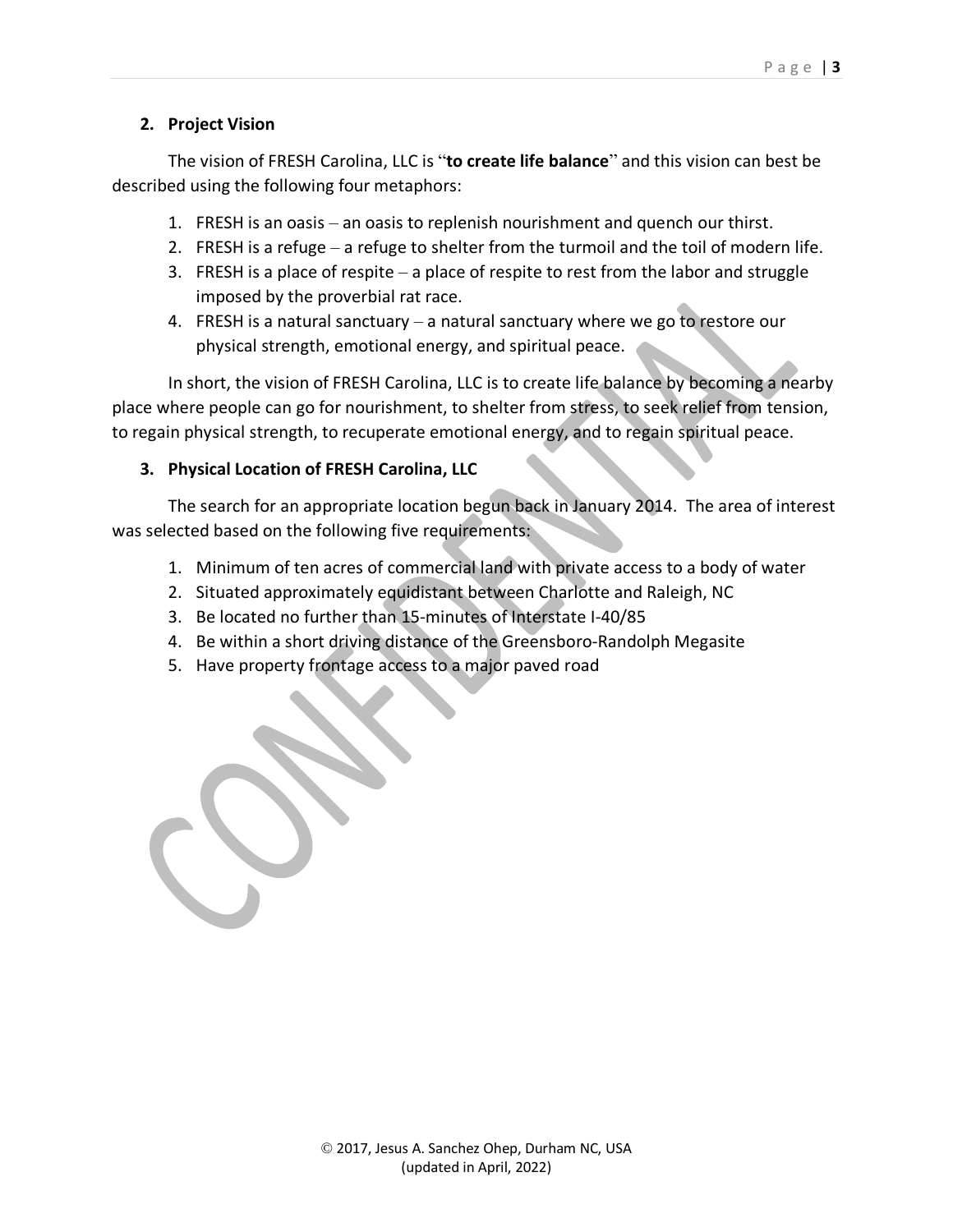As shown on figure 1 below, the property purchased consists of 13 acres of commercial land conveniently located in Swepsonville, North Carolina, which is just South of the City of Graham, and only 7-minutes away from exit 153 (SR 119) of interstate I-40/85. The chosen



Figure 1: FRESH Carolina Location Source: Alamance County Geographic Information System (GIS)

property is located about one hour from Raleigh and less than two hours from Charlotte. The town of Swepsonville is located about 30-minutes away from Julian, NC, which is inside the Southeastern border of the Greensboro-Randolph Megasite. Additionally, the property has about 490 feet of frontage access to a major paved road (Darrell Newton Drive). Furthermore, the property is situated across the road from the Haw River (600 feet) and less than one mile away from the Swepsonville River Park, which includes paddle access to the West river bank and walking access to the Haw River Trail.

# **4. Executive Summary**

As mentioned in the introductions, the strategic business plan for FRESH Carolina, LLC includes the following four phases;

- Phase  $1$  Identify and secure location
- Phase 2 Develop basic infrastructure and test the business model
- Phase 3 Activate business model and corresponding revenue stream
- Phase  $4 -$  Business expansion phase

The first phase of the strategic business plan was complete with an initial investment amount of \$125,000. Since February 2017, a portion of the initial investment amount was used develop portions of the 13-acres of commercial land and existing warehouse. Additional funds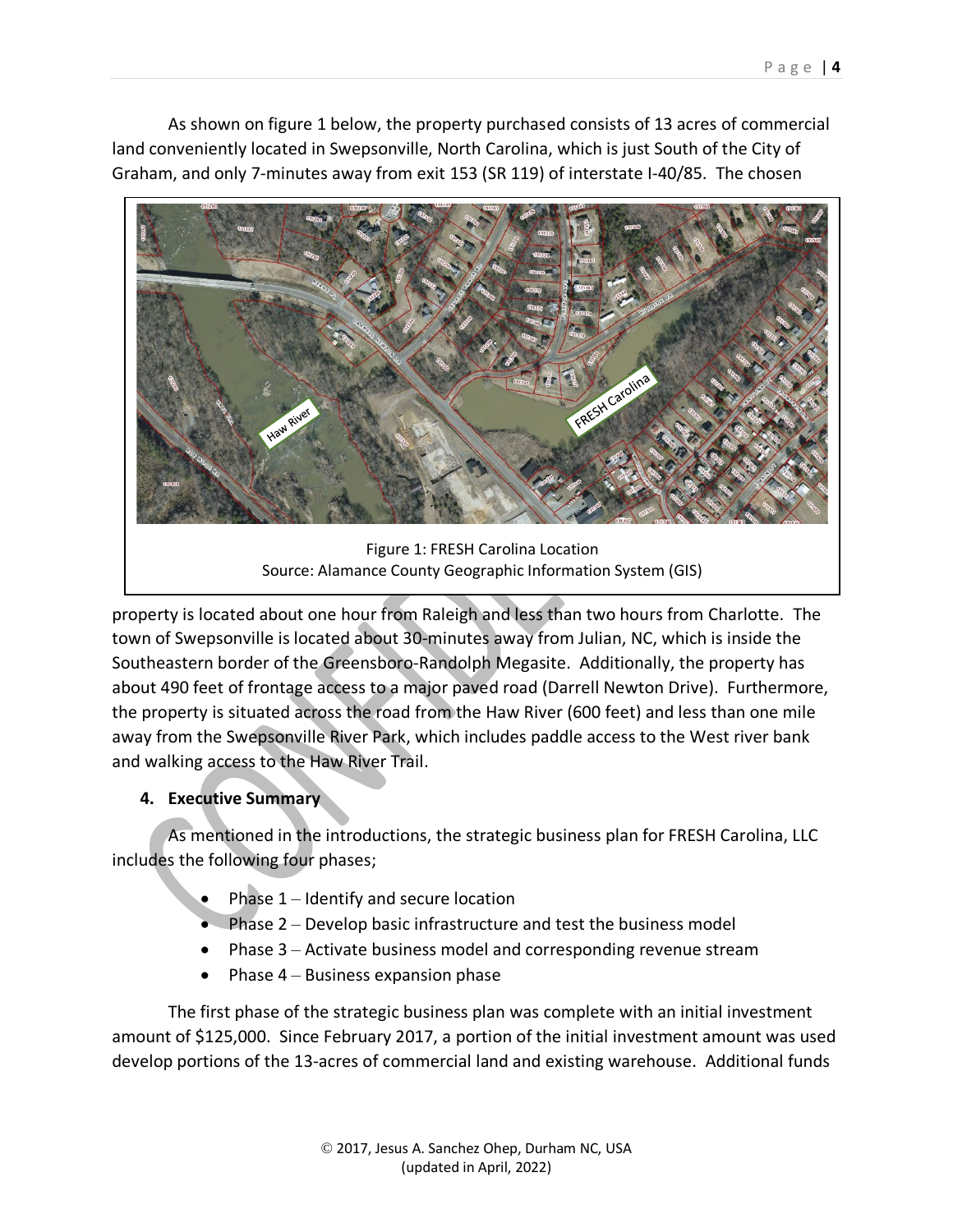were invested in developing structures and several basic improvements required to make the property suitable for the next three strategic phases.

The second phase begun on January 1, 2018 with an additional \$600,000 in funds being raised for the following four tactical business activities:

- 1. Complete the development of facilities required by the business operation
- 2. Acquire the required equipment and inventory
- 3. Assign the necessary operational expenses budget
- 4. Allocate reserve capital for planned portfolio of goods and services

The third phase planning is already underway and a pilot program for testing the business model is scheduled to begin on Saturday, March 3, 2018. This pilot program is designed to test the operational business models planned for the products and services offered by the first two business units (Food/Beverages and Recreation). More details regarding this third phase pilot program is available in a separate document.

As each business unit operational concept is piloted and tested, FRESH Carolina, LLC will continue to grow gradually in parallel with the basic infrastructure facilities being constructed for each of the business units. There are five distinct business units in FRESH Carolina, LLC and these are summarized below.

**FRESH** is an acronym that stands for the names of five distinct business units of FRESH Carolina, LLC. The five business units are **F**ood and Beverages, **R**ecreation, **E**vents, **S**cience, and **H**ealth. These five business units are briefly described as follows.

**F:** The Food and Beverages business unit is focused on the preparation, sale, and distribution of food items considered to be in the category of wholesome nutrition. These food items offered are specifically endorsed by certified nutritionists and prepared by licensed chefs (**focused on wholesome nutrition**). Additionally, the Food and Beverages business unit manages the provision of nutritional beverages and spirits.

**R:** The Recreation business unit covers both outdoor and indoor activities. For example, outdoor activities include nature trail hikes, 2W-ATR excursions, fishing, camping, outdoor cooking, canoeing, swimming, and other planned outdoor activities. Additionally, indoor activities include guest lodging, table games, computer games, LASER tag, and special exhibitions (**both outdoor and indoor**).

**E:** The Events business unit is focused on retreats, social gatherings, dancing, live presentations, private parties, seminars, workshops, personalized tutoring, planned events, and hospitality stay in overnight chalets (**private parties, planned social events, and hospitality**).

**S:** The Science business unit is focused on those areas of leading-edge technological advances for scientific research that are directly involved with the improvement of human health and the enhancement of social connection (**technology and human health research**).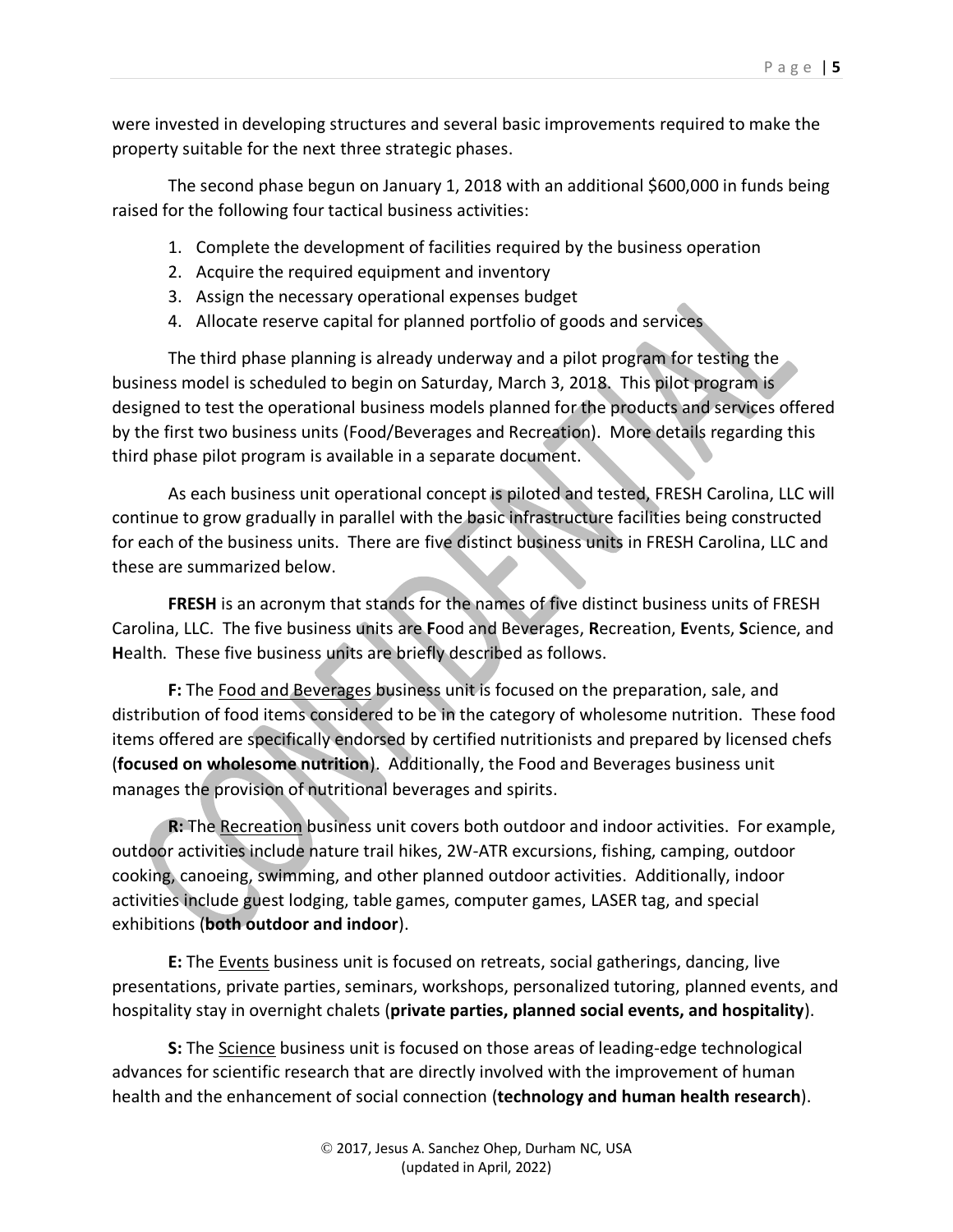**H:** The Health business unit manages all activities and professional services related to physical health, mental health, and spiritual health. Some examples are Zumba, tai chi, yoga, meditation, prayer groups, cognitive logic training, biofeedback therapy, music therapy, and art therapy (**physical, mental, spiritual**).

More details about each of the five business units appear in the Business Description (chapter 2) and the Operations (chapter 6) sections of the business plan.

FRESH Carolina, LLC started out as a 5-year, \$5,000,000 project that first began on January 1, 2018 when the company launched 500 Corporate Shares for sale at \$5,000 each. On March 1, 2019, these shares were valued at \$7,000 each (40% increase in only 13 months).

On February 29, 2020, each of the 500 existing shares were split into four (divided by 4) and the value set for each of the 2,000 ordinary shares was set at \$1,750. So, if you purchased any \$7,000 shares prior to February 29, 2020, that means you now own four (4) \$1,750 shares for each of the \$7,000 shares that you had prior to February 29, 2020.

On December 31, 2021, all Type A shares became worth \$2,000 each. The value of each Type A share had been \$1,750 since February 2020.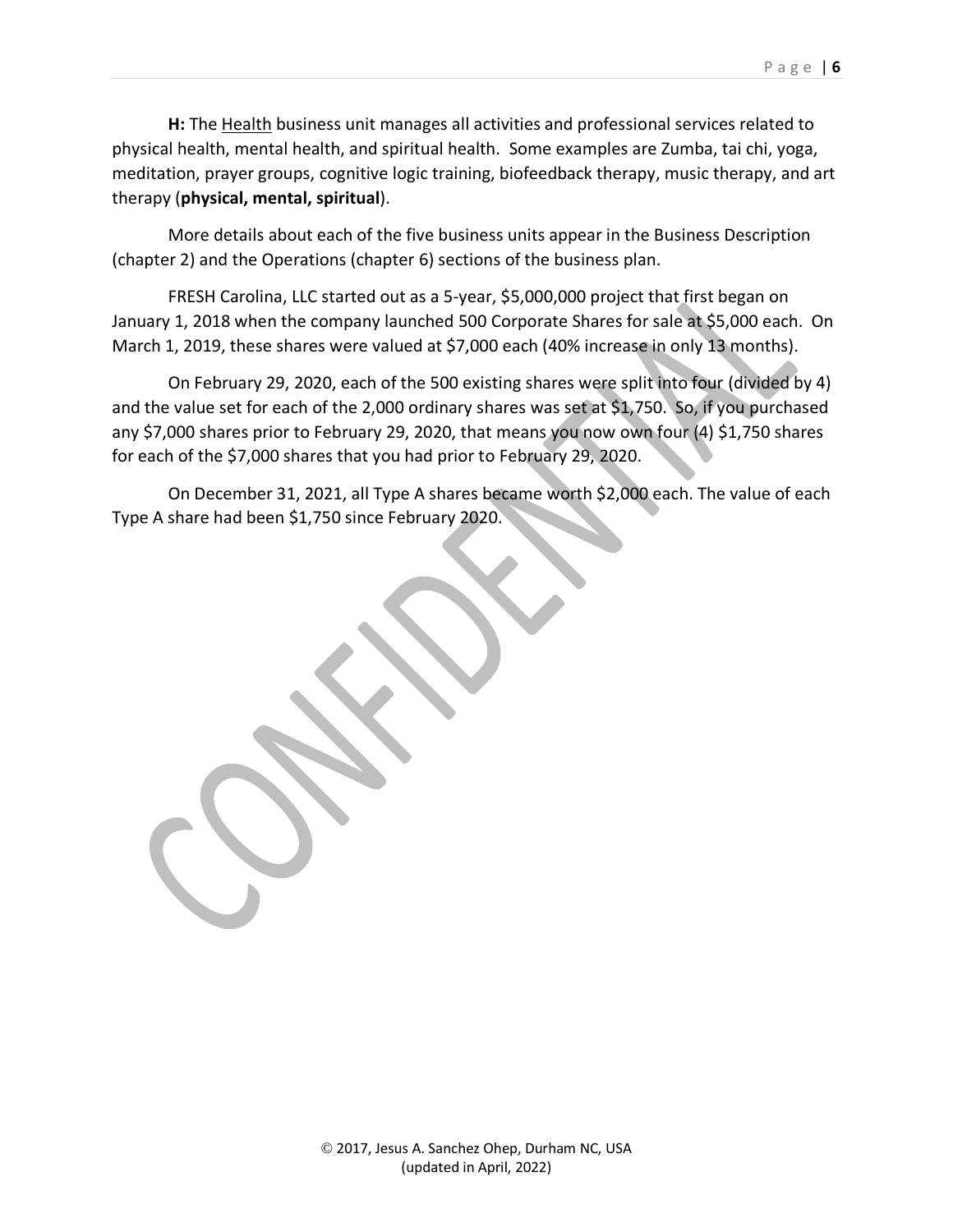# **5. Infrastructure Development (summary)**

Part of the funds raised with the initial sale of the 120 shares released on January 1, 2018 were allocated for the constructing many of the facilities illustrated and colored "green" on figure 2 below.

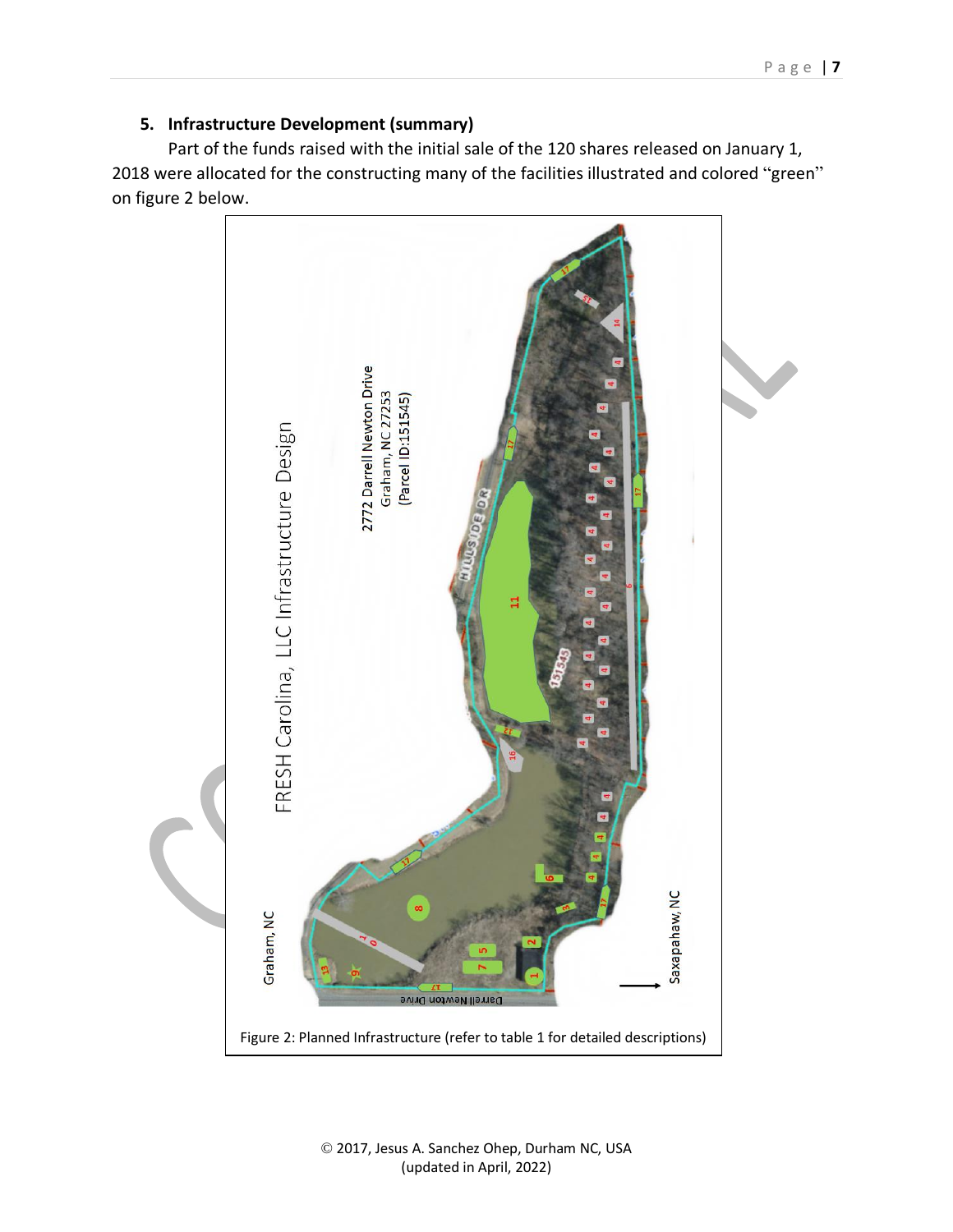The names assigned to each of the facilities illustrated on figure 2 above are listed on Table 1 below.

| 1. Simon Bolivar Hall (event venue)      | <b>Fountain Angel Falls</b><br>9. |  |  |
|------------------------------------------|-----------------------------------|--|--|
| 2. Miranda Plaza (restrooms/vending)     | 10. Freedom Bridge                |  |  |
| 3. Boyaca Bridge                         | 11. Fishing Pond Guri             |  |  |
| 4. Overnight Chalet                      | 12. Acarigua Bridge               |  |  |
| 5. Shelter Orinoco (completed)           | 13. Shelter Ignacio Sanchez Nieto |  |  |
| 6. Canoe Dock Puerto Cabello             | 14. Woods Chapel                  |  |  |
| 7. Multi-use Game Court Páez (completed) | 15. Bridge of Truth               |  |  |
| 8. Floating Gazebo Edith María           | 16. Swimming Hole Teresa Careño   |  |  |
| 17. Perimeter Fence                      |                                   |  |  |

Table 1: Key to names of numbered facilities

Figure 3 below illustrates the existing warehouse building and the planned adjacent structures being built.

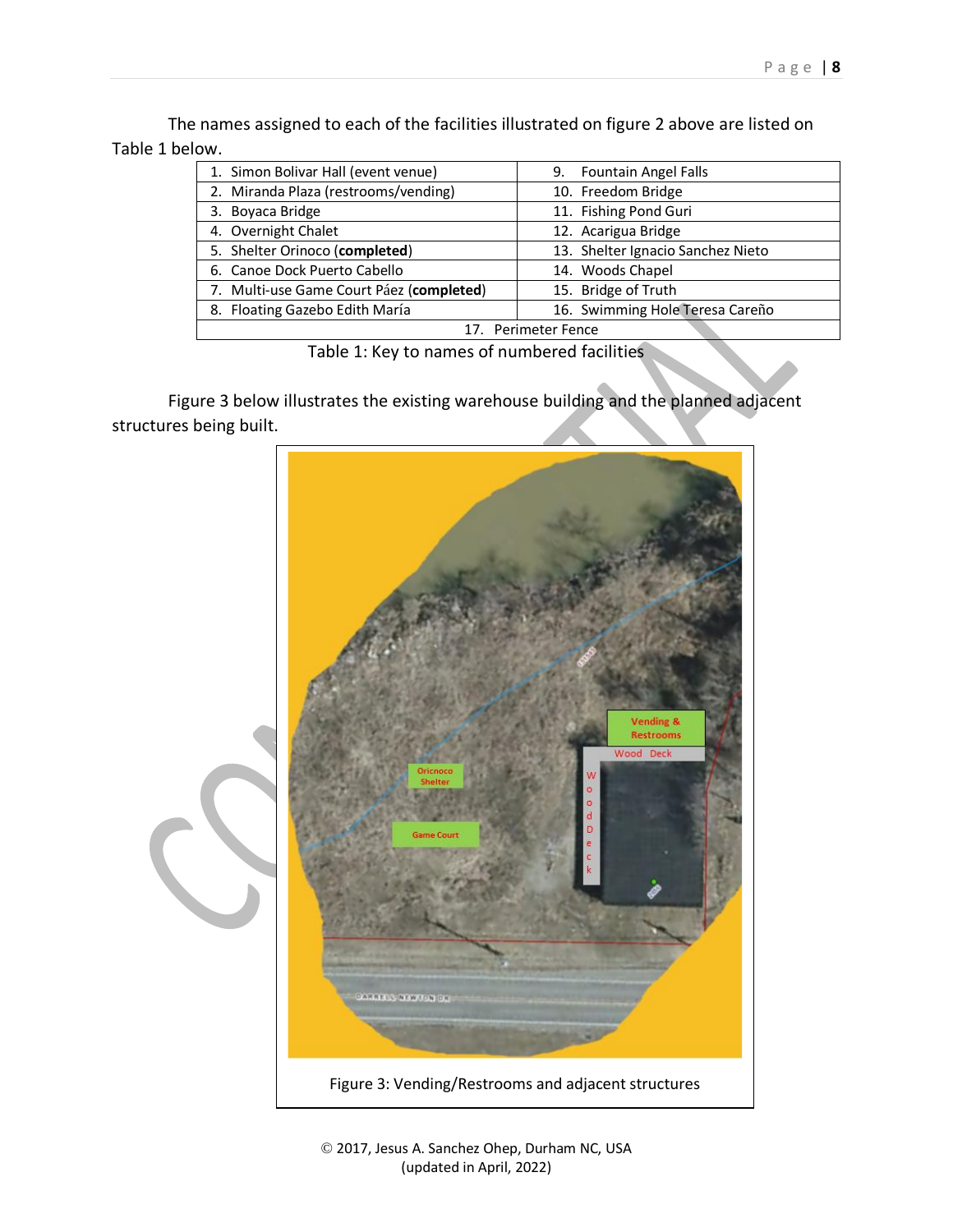## **6. Planned Revenue Streams (calculated monthly net)**

The following sections outline the monthly percentage gross and net estimates for each individual revenue stream. The net monthly estimates are based on the 100% completion of phase 2 (Basic infrastructure development). However, there is also an estimated initial revenue stream from the pilot program of the first two business units which is highlighted at the end of this section.

## **a. Food and Beverages Sale (35% gross at 6.5% margin)**

A primary source of revenue for FRESH Carolina originates from the sale of food and beverages and associated activities. This critical revenue stream depends on the number of individuals and families attracted to visit FRESH Carolina every weekend. Based on the 707,900 people living in nearby areas (2010 census) and the provability of attendance parameters used, it is estimated that about 1,200 people would attend on a weekly basis. Estimating that each person consumes an average of about \$5.63 of food and beverages per person during each event, then 1,200 people at \$5.63 each = \$6,756 estimated gross per week.

To attract attendance and promote consumption, there will be regularly scheduled event every Saturday (Farmer's Market, antique sales, arts/craft sales) and at least two special events every week (concerts, competitions, exhibitions, auctions). From these events at \$6,756 per week, the monthly revenue is estimated to be \$6,756 x 4 weeks = \$27,024 of gross revenue per month. Calculating at the rate of 6.5% profit margin to cover all relevant expenses, the net monthly revenue for Food and Beverages sale is estimated to be \$1,756.56/month (net)

Activities related to the Food and Beverages Sale revenue stream include:

- a. Serving food and beverages to all on site visitors
- b. Catering services for private events (Weddings, Birthdays, Retreats, etc.)
- c. Setup, maintenance, cleanup for all on-site events

The calculated estimate above includes revenue from food and beverages sold and catered during private events coordinated within the Events and Venue Facility Rental, which are counted as expenses in that revenue stream.

# **b. Events - Including Venue Facility Rental (45% gross at 11.5% margin)**

The 3,500-square foot facility has an overall capacity of 250 people. The calculated revenue stream includes facility rental, sale of food and beverages, event planning, facility decoration, and catering services. All told, this revenue stream is estimated to produce a gross revenue of \$3,850 for each single event. The plan is to offer the event venue for a minimum of two weekly events. This estimation comes to \$3,850 x 2 = \$7,700/week, which translates into \$7,700 x 4 = \$30,800/month gross for this revenue stream. Once again, the event rental is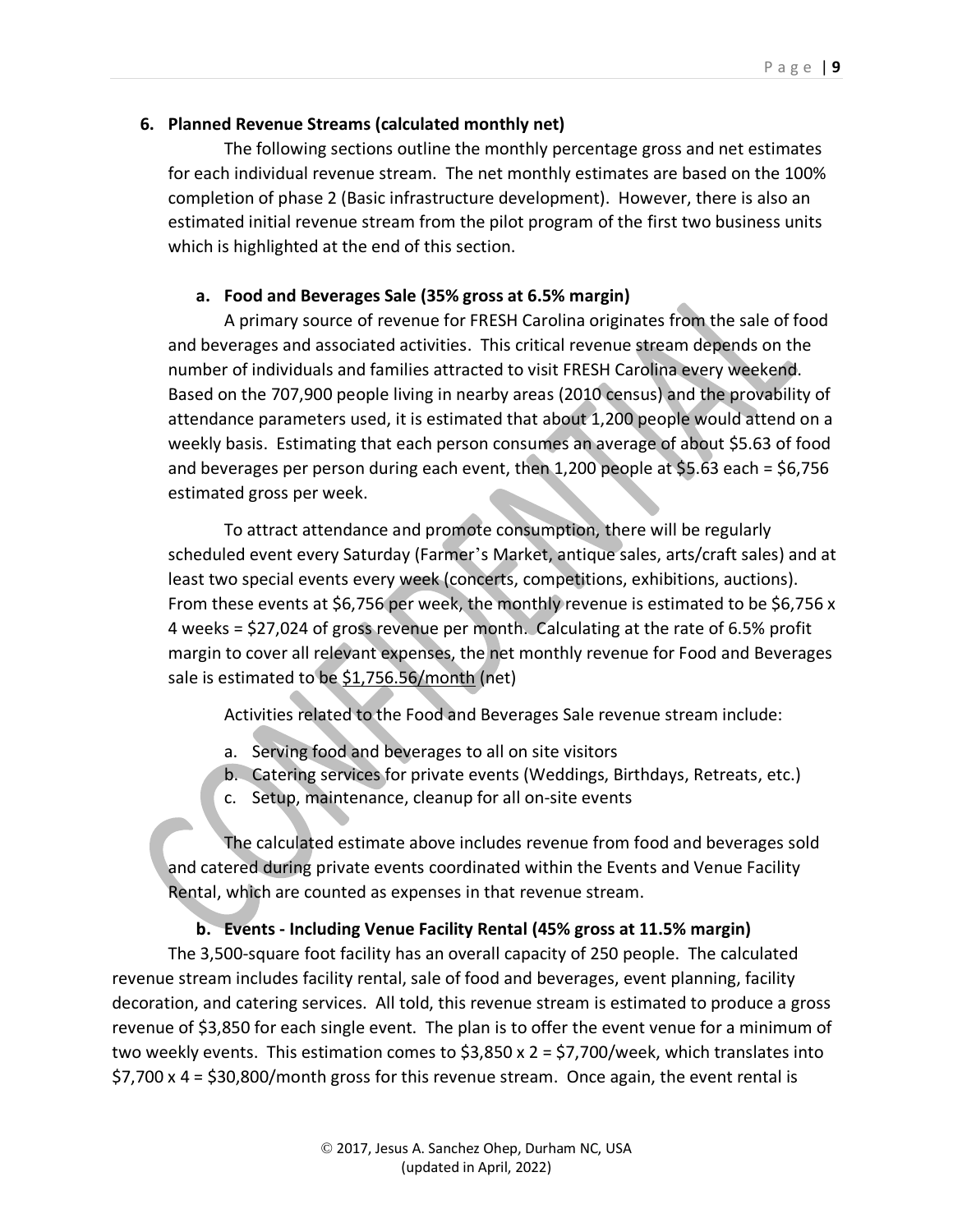offered as a package that includes event planning, facility setup, food catering, non-alcoholic beverages service (tea, sodas, water, lemonade), take down, and cleanup.

Calculating a 11.5% profit margin after covering all relevant expenses, the net monthly revenue for event venue rental is estimated to be: \$3,542.00/month (net).

This revenue stream includes hospitality stay in the overnight chalets. Overnight chalets have full hotel-like facilities and are operational during all year.

#### **c. Recreation Revenue (10% gross at 14% margin)**

The recreation revenue is estimated to be only 10% gross but at a profit margin of 30% due to the low overhead and maintenance costs. The estimated gross revenue in this revenue stream is expected to be \$7,225/month. At the expected 14% margin, this gross estimate translates into \$1,011.50/month (net).

Activities in this category includes the following:

- d. Recreation equipment rentals (2Wheel-All Terrain Rider, Canoe, Bicycle, Outdoor Games, indoor games, computer games)
- e. Special indoor class sessions (Yoga, Zumba, Tai-Chi, Line dancing, Meditation)

#### **d. Science & Technology Revenue (4% gross at 35% margin)**

The incidental technology use revenue is estimated to be only 4% gross but at a profit margin of 35% due to the very low overhead and maintenance costs of the used technology (software). The estimated gross revenue in this revenue stream is expected to be about \$2,890/month. At the expected 35% margin, this gross estimate translates into \$1,011.50/month (net).

- a. Incidental fees for use of proprietary technology for acquiring goods and services during events (FRESH Carolina phone app)
- b. Use of bio-feedback equipment
- c. Use of studio recording equipment

# **e. Health Services & Research Revenue (6% gross at 11% margin)**

The research and health services revenue stream is estimated to be initially at about 6% gross with a profit margin of 11% due to the high cost of health services contract agreements and overhead costs. The estimated gross revenue in this revenue stream is expected to be about \$4,335/month. At the expected 11% margin, this gross estimate translates into \$476.85/moth (net).

The research and health services revenue stream include the following activities:

- a. Group and individual health related services (physical/mental/spiritual)
- b. Biofeedback techniques training and applications
- c. Basic and intermediate nutrition training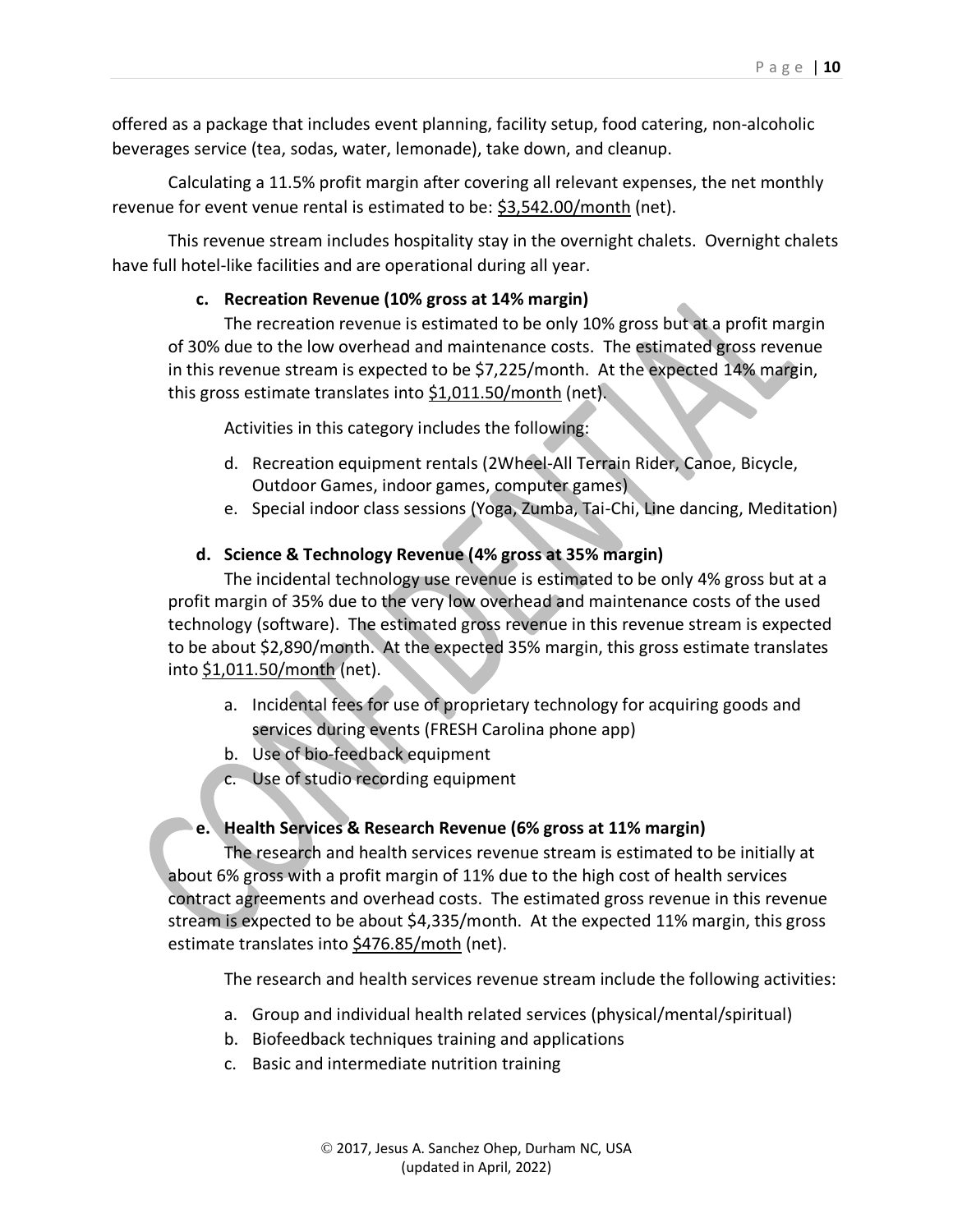This first-year estimate for the research health services revenue stream is expected to increase for gross revenue in subsequent years, but the 11% net rate of profits is not expected to change significantly.

## **f. Estimated revenue from initial pilot program**

The initial pilot program launched on March 3, 2018 included the following four components:

- 1. Farmer's Market with antiques and arts/crafts sale
- 2. Recreation with coordinated outdoor games and live events
- 3. Rental of 2-Wheel All Terrain Riders (2W-ATR) and canoes
- 4. Sale of food and beverages

Although the revenue stream estimation may not be completely accurate, the estimate is based on a study of the existing nearby area population (707,900) and the daily flow of traffic through the main road (Darrell Newton Drive) that borders the entire 490 feet frontage of the property. Table 2 below outlines the nearby populated areas (2010 census). Table 2 also shows results from the provability measures that were used to estimate the potential attendance and to calculate the weekly and monthly revenue streams.

| Nearby populated areas | Population | <b>Drive Time in Distance</b><br>minutes | in miles | % Attendance<br>Provability    | Potential<br>Attendance | <b>Attendance</b><br>Provability<br>Estimate @<br>8.5% |
|------------------------|------------|------------------------------------------|----------|--------------------------------|-------------------------|--------------------------------------------------------|
| Swepsonville           | 1,200      | O                                        | 0        | 5                              | 60                      | 5                                                      |
| Graham                 | 15,000     | 10                                       | 5        | 4                              | 600                     | 51                                                     |
| Mebane                 | 15,000     | 14                                       | 8        | 3                              | 450                     | 38                                                     |
| Saxapahaw              | 1,700      | 10                                       | 6        | 3                              | 51                      |                                                        |
| Chapel Hill            | 60,000     | 33                                       | 30       | 1                              | 600                     | 51                                                     |
| Burlington             | 53,000     | 15                                       | 9        | 1                              | 530                     | 45                                                     |
| Hillsboro              | 7,000      | 22                                       | 18       | 0.5                            | 35                      |                                                        |
| Durham                 | 265,000    | 32                                       | 30       | 0.5                            | 1325                    | 113                                                    |
| Greensboro             | 290,000    | 22                                       | 27       | 0.3                            | 870                     | 74                                                     |
|                        | 707,900    |                                          |          | <b>Total Weekly Attendance</b> |                         | 384.285                                                |
|                        |            |                                          |          | Average expenditure/person     |                         | \$4.50                                                 |
|                        |            |                                          |          | Estimated weekly revenue       |                         | \$1,729.28                                             |
|                        |            |                                          |          | Monthly revenue/estimate       |                         | \$6,917.13                                             |

Table 2: Estimated monthly revenue for pilot program

Based on results from the initial pilot program for the first two business units and the 100% completion of phase 2 (Basic infrastructure development), it is estimated that there will be a separate revenue stream from each of the five business units. Table 3 below outlines the estimated monthly contributions made by each the five revenue streams calculated using a different profit margin for each business unit.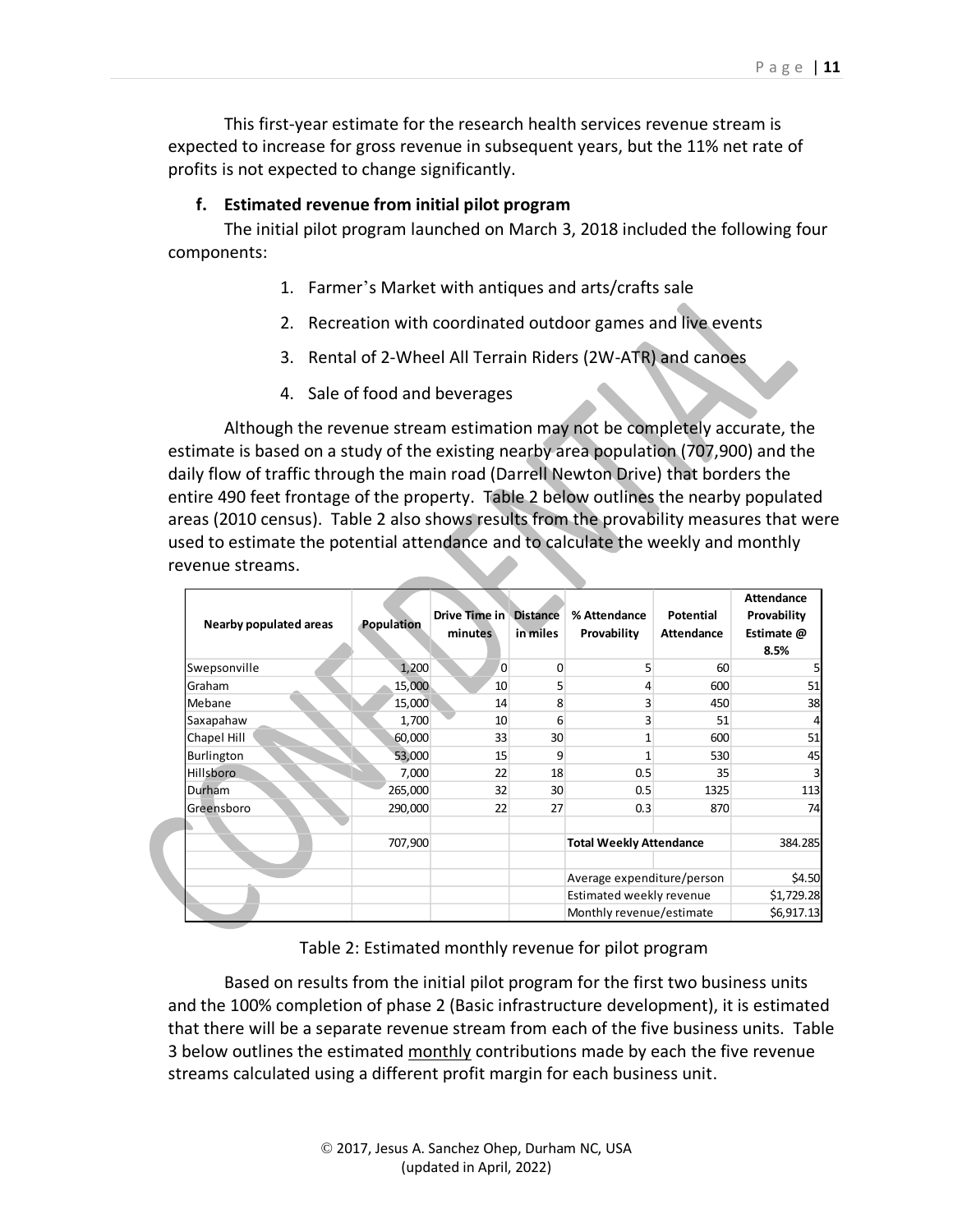|                                       |                       |                     | ℅             |
|---------------------------------------|-----------------------|---------------------|---------------|
| <b>Revenue Stream Name</b>            | <b>Stream (Gross)</b> | <b>Stream (Net)</b> | <b>Margin</b> |
| Food & Beverages Sale                 | \$27,000.00           | \$1,755.00          | 6.50          |
| <b>Event Venue Facility Rental</b>    | \$30,800.00           | \$3,542.00          | 11.50         |
| Recreation                            | \$7,225.00            | \$1,011.50          | 14.00         |
| Science/Technology                    | \$2,890.00            | \$1,011.50          | 35.00         |
| <b>Research &amp; Health Services</b> | \$4,335.00            | \$476.85            | 11.00         |
|                                       |                       |                     |               |
| <b>Monthly Totals</b>                 | \$72,250.00           | \$7,796.85          |               |

Table 3: Monthly contribution by individual revenue stream

Table 4 below outlines the estimated annual rate of return, contingent upon 100% completion of stage 2 (Basic infrastructure development).

| Estimated annual return on investment (after December 2019): |             |  |  |
|--------------------------------------------------------------|-------------|--|--|
| $\frac{1}{2}$ ,796.85 monthly net x 12 months                | \$93,562.20 |  |  |
| $\frac{1}{2}$ \$39562.20 / 120 shares (earning/share)        | \$779.69    |  |  |
| rate of return                                               | 15.59%      |  |  |

Table 4: Estimated annual rate of return

As mentioned above, the revenue stream amounts are based on a study of the existing nearby area population and the daily flow of traffic through the main road. Table 5 below outlines the estimated revenue values on a weekly and monthly basis contingent upon 100% completion of stage 2.

| Nearby populated areas | <b>Population</b> | Drive Time in<br>minutes | <b>Distance</b><br>in miles | % Attendance<br>Provability                          | <b>Potential</b><br>Attendance | <b>Attendance</b><br>Provability<br>Estimate @<br>8.5% |
|------------------------|-------------------|--------------------------|-----------------------------|------------------------------------------------------|--------------------------------|--------------------------------------------------------|
| Swepsonville           | 1,200             | 0                        | 0                           | 15                                                   | 180                            | 15.3                                                   |
| Graham                 | 15,000            | 10 <sup>1</sup>          | 5                           | 12                                                   | 1800                           | 153 <b>1</b>                                           |
| Mebane                 | 15,000            | 14                       | 8                           | 12                                                   | 1800                           | 153 <b>1</b>                                           |
| Saxapahaw              | 1,700             | 10                       | 6                           | 10                                                   | 170                            | 14.45                                                  |
| <b>Chapel Hill</b>     | 60,000            | 33                       | 30                          | 5                                                    | 3000                           | 255                                                    |
| Burlington             | 53,000            | 15                       | 9                           | 3                                                    | 1590                           | 135.15                                                 |
| Hillsboro              | 7,000             | 22                       | 18                          | $\overline{2}$                                       | 140                            | <b>11.9</b>                                            |
| Durham                 | 265,000           | 32                       | 30                          | 1                                                    | 2650                           | 225.25                                                 |
| Greensboro             | 290,000           | 22                       | 27                          | 1                                                    | 2900                           | 246.5                                                  |
|                        | 707,900           |                          |                             | <b>Total Weekly Attendance</b>                       |                                | 1209.55                                                |
|                        |                   |                          |                             | Average expenditure/person                           |                                | \$14.93                                                |
|                        |                   |                          |                             | Estimated weekly revenue<br>Monthly revenue/estimate |                                | \$18,058.58                                            |
|                        |                   |                          |                             |                                                      |                                | \$72,234.33                                            |

Table 5: Attendance Based Revenue Estimate for Stage 2